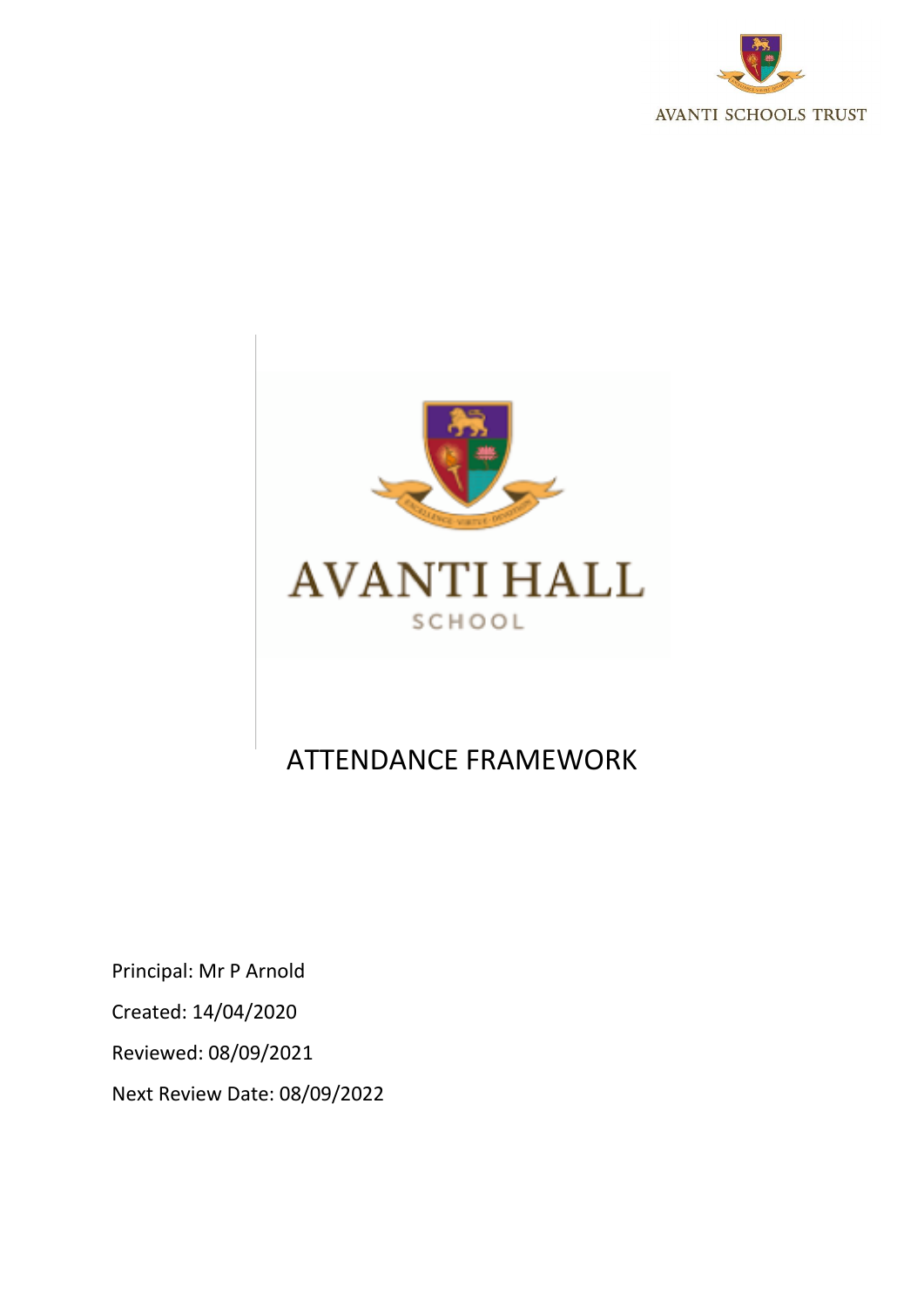

# **Contents**

| 1. Aims                                                 | 3  |
|---------------------------------------------------------|----|
| 2. Impact of missing school over time                   | 3  |
| 3. What you can expect from Avanti Hall School          | 3  |
| 4. What Avanti Hall School expects from pupils          | 4  |
| 5. What Avanti Hall School expects from parents/carers  | 4  |
| 6. Registration                                         | 4  |
| 7. Punctuality                                          | 4  |
| 8. Authorised/unauthorised absence                      | 5  |
| 9. How we respond to absence/lateness                   | 5  |
| 10. Persistent absence                                  | 6  |
| 11. Leave of absence during term time                   | 6  |
| 12. Home visiting                                       | 7  |
| 13. Re-integration following long-term absence          | 7  |
| 14. Promoting good attendance and punctuality           | 7  |
| 15. Attendance data and targets                         | 7  |
| 16. Staff roles and responsibilities                    | 8  |
| Appendix 1 - Attendance codes and meanings              | 10 |
| Appendix 2 – Religious observance                       | 12 |
| Appendix 3 – Attendance Flowchart and Action Strategies | 13 |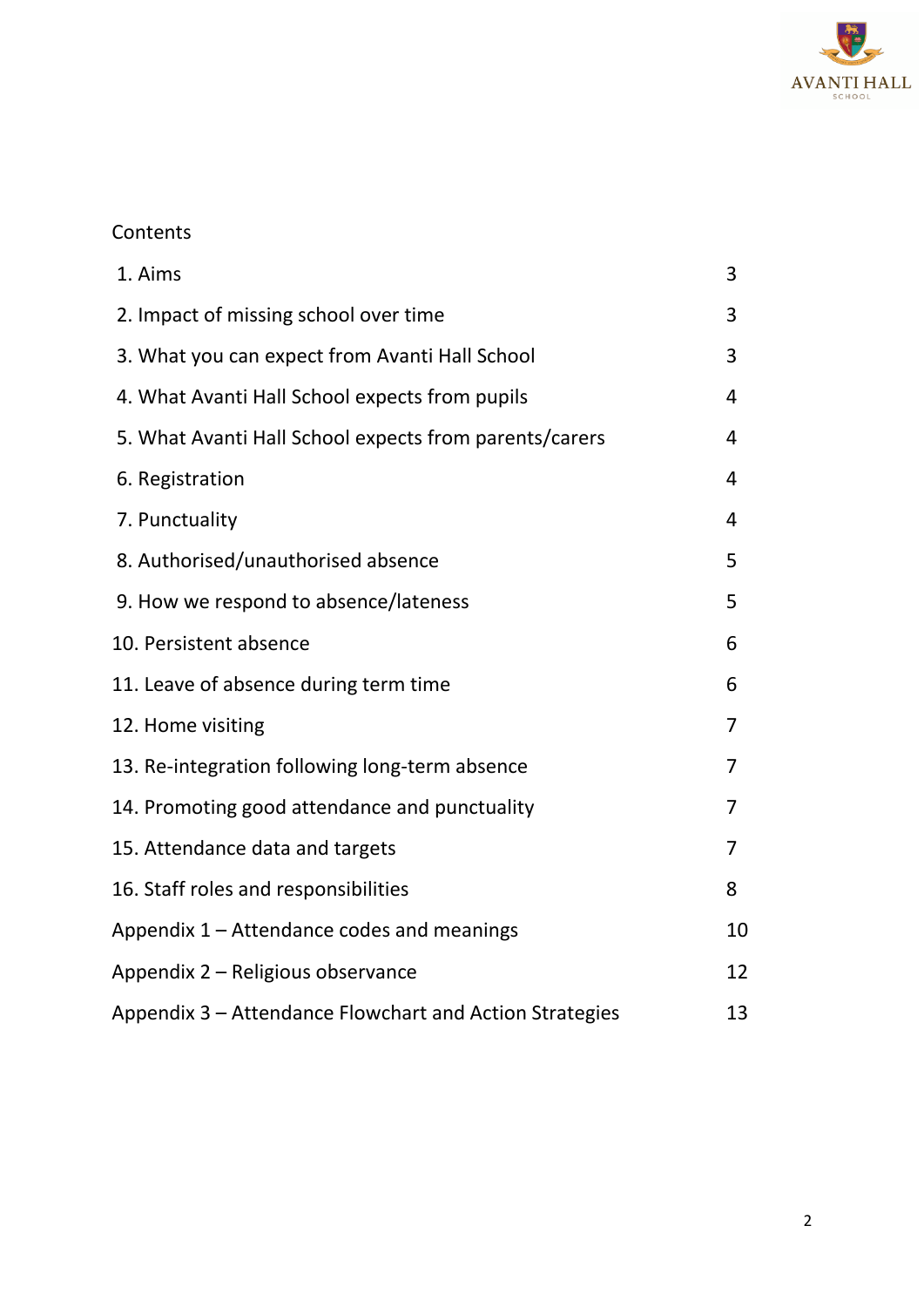

### **ATTENDANCE AND PUNCTUALITY**

Avanti Hall School (AHS) is committed to maximising educational opportunities and achievement for all pupils. For pupils to gain the best from their time at AHS, it is vital that they have excellent attendance and punctuality. We strive for 100% attendance for all pupils. AHS actively promotes good attendance and discourages unjustified absence. AHS recognises that promoting good attendance and punctuality prepares pupils for the disciplines of adult working life. To achieve this, we are committed to working in partnership with parents to ensure that the school achieves a MINIMUM of 97% attendance throughout the school.

#### **1. Aims:**

• To improve the overall percentage of pupils' attendance at the school.

• To ensure attendance and punctuality is a priority for all those associated with the school including pupils, parents, teachers, and SW Hub Board members.

• To develop a framework which defines agreed roles and responsibilities and promotes consistency in carrying out designated tasks.

- To provide support, advice, and guidance to parents and pupils.
- To develop a systematic approach to gathering and analysing attendance related data.
- To further develop positive and consistent communication between home and our school.

# **2. Impact of missing school over time**

| <b>Attendance</b><br>during one<br>school year | <b>Equals days</b><br>absent | <b>Which is</b><br>approximately<br>weeks absent | <b>Which means the</b><br>number of lessons*<br>missed | <b>Absences over 5 years</b> |
|------------------------------------------------|------------------------------|--------------------------------------------------|--------------------------------------------------------|------------------------------|
| 97%                                            | 5 days                       | 1 week                                           | 30 lessons                                             | 1 month, 1 week              |
| 95%                                            | 9 days                       | 2 weeks                                          | 60 lessons                                             | 1⁄4 year                     |
| 90%                                            | 19 days                      | 4 weeks                                          | 114 lessons                                            | $\frac{1}{2}$ year           |
| 80%                                            | 38 days                      | 8 weeks                                          | 228 lessons                                            | 1 year                       |
| 70%                                            | 57 days                      | 11 <sup>%</sup> weeks                            | 342 lessons                                            | 1¼ year                      |
| 60%                                            | 80 days                      | 16 weeks                                         | 480 lessons                                            | 2 years                      |

\*5 one hour lessons per day

#### **3. What you can expect from Avanti Hall School:**

• We will promote good attendance and punctuality and will investigate any unexplained and/or unjustified absence

• We will work closely with parents/carers where student's absence is cause for concern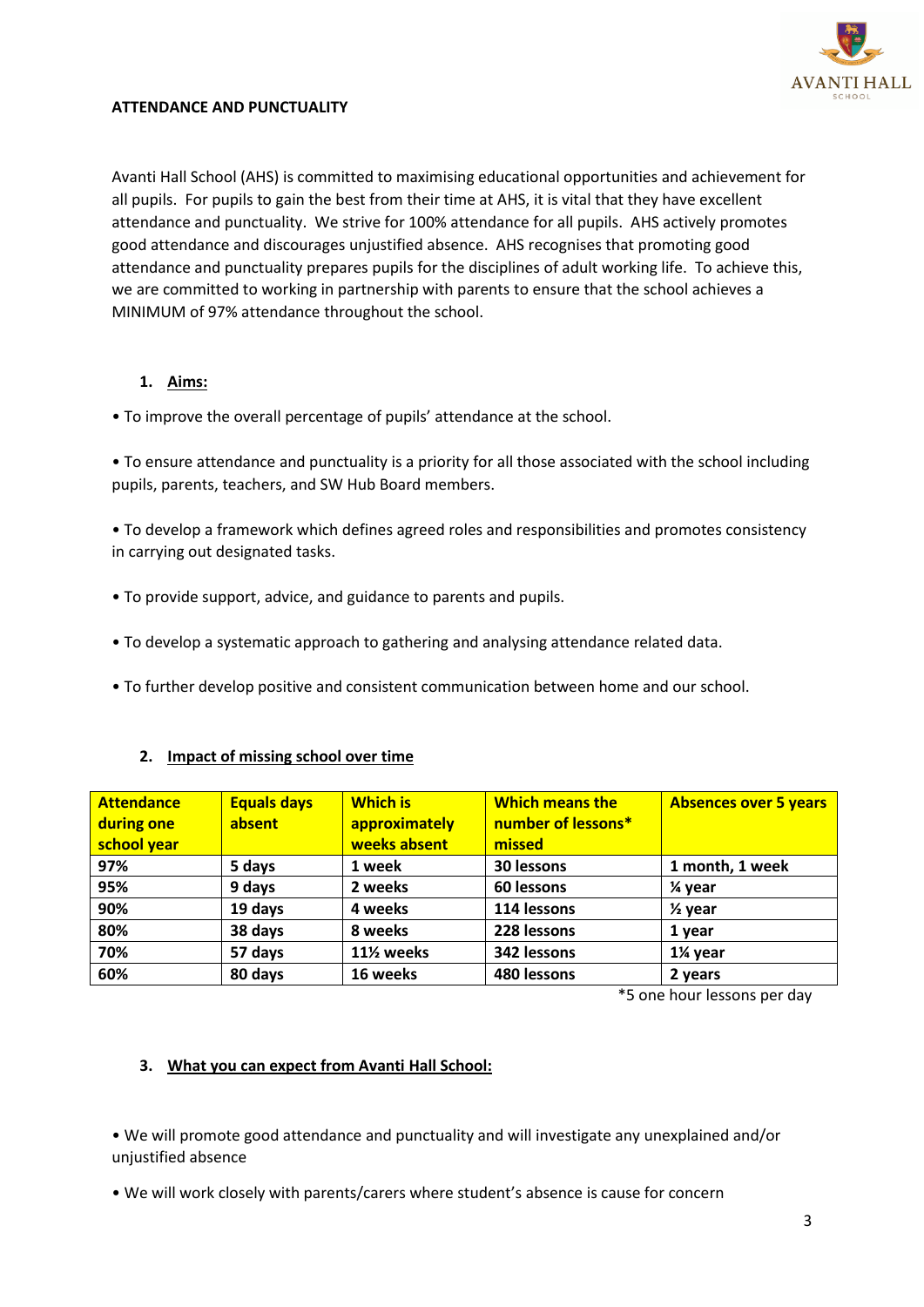

- We will support students to achieve good attendance and punctuality
- We will support students returning to school after prolonged absence

#### **4. What Avanti Hall School expects from pupils:**

- To attend regularly and on time
- To be punctual to all lessons

• To ensure all messages and notes from parents/carers are given to their class teacher or handed in at Reception.

#### **5. What Avanti Hall School expects from Parents/Carers:**

• To ensure their child attends school on those days it is open, punctually, and equipped to learn.

• To ensure their child attends every day the school is open unless they are too ill to do so.

• To avoid keeping their child away from school for any reason other than illness or other authorised reason.

• To avoid arranging holidays during term time.

• To immediately inform the school office if their child is unable to attend including the reason for absence and expected date of return. Parents should also confirm in writing on their child's return the reason for their absence.

• If no indication of a return date has been given, parents/carers should contact the school on each day of absence.

# **6. Registration**

 • The law requires the register to be taken twice a day - at the start of the morning session and once in the afternoon session.

• Pupils are registered at the start of every lesson of the day.

• Registers close at in the morning at 9.15am (Lower School) and 9.30am (Upper School) and in the afternoon at 1.30pm (Lower School) and 2.30pm (Upper School) after which pupils will be marked as unauthorised absence unless a satisfactory explanation has been received.

• The register is marked using the DfE Attendance and Absence Codes (see Appendix 1).

# **7. Punctuality**

• AHS expects pupils to arrive punctually (and students arriving after this time are deemed to be late).

• Any pupil arriving after this time should sign in at Reception giving the reason for being late.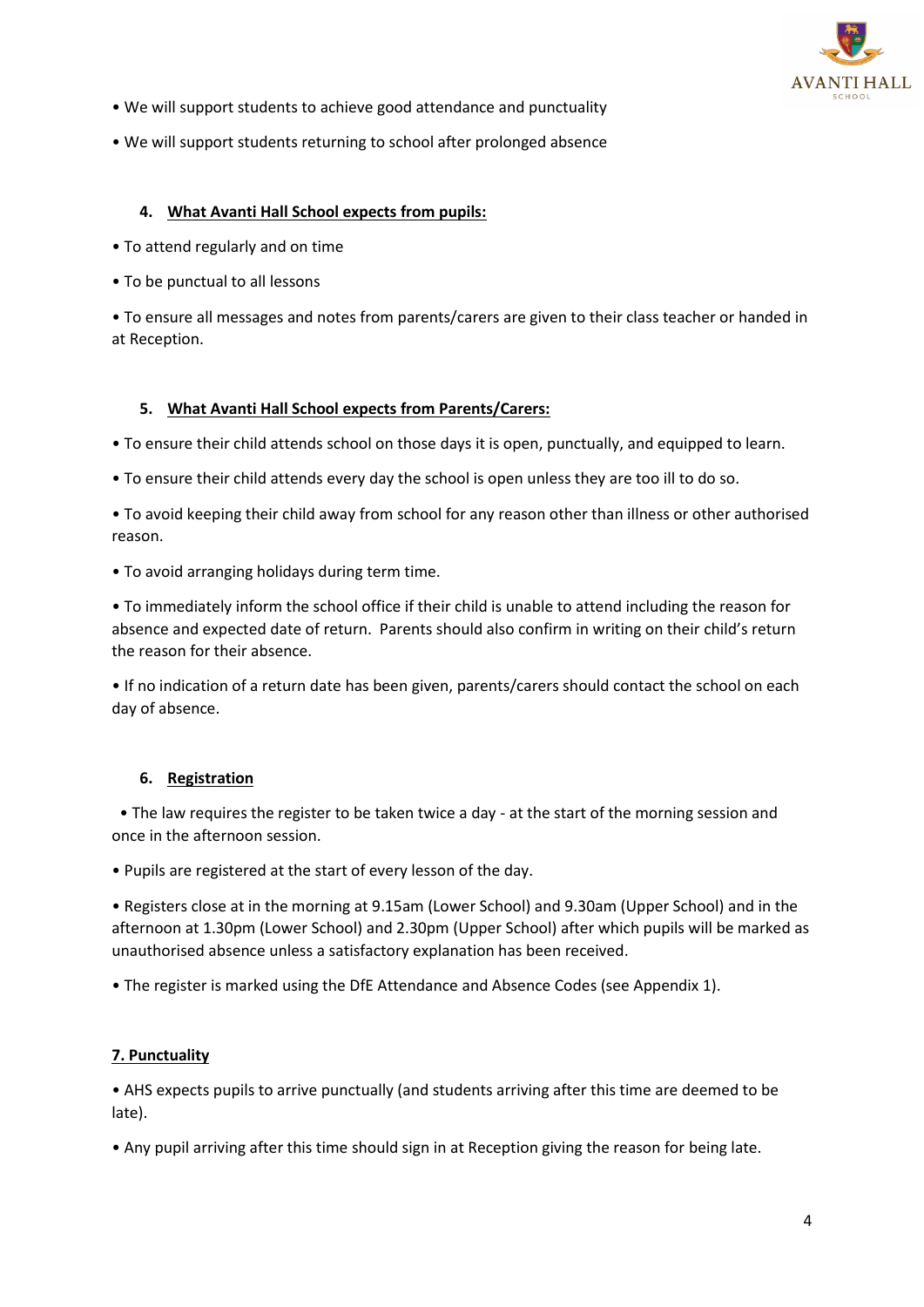

# **8. Authorised/Unauthorised Absence**

Authorised absence is where the school has given approval for absence in advance or where the explanation given afterwards has been accepted as satisfactory justification for the absence. Parents/carers may not authorise absence; only the school can do this.

Parents/carers should contact the school office (by telephone or email) on the morning of absence before 9.00am giving a reason and an expected date of return. This should be followed up by a note on the child's return.

Absence may be authorised for such reasons as:

- illness
- unavoidable medical/dental appointments
- exceptional family circumstances e.g. bereavement
- days of religious observance (see Appendix 2)
- involvement in a public performance

Absence will not be authorised for such reasons as:

- looking after brothers/sisters/unwell parents/carers
- birthdays
- days out
- shopping trips
- family holidays where permission has not been granted (please note, family holidays during term time will not normally be approved).
- special occasions, where the school does not agree that the absence should be granted.

Medical/dental and other appointments should be arranged out of school hours wherever possible. Where this is not possible, pupils should, where practically possible, come to school before the appointment, sign out and return to school after the appointment. Confirmation of all appointments by way of appointment card, letter or appointment slip must be provided for any absence to be authorised. The school requires sight of an appointment card or letter in order to authorise any absence from the school. If medical appointments are attended at the start of the day, causing the pupil to arrive late to school, medical evidence (as above) must be provided.

- Following an explanation from parents/carers regarding a pupil's absence, the school will decide whether it accepts the explanation and authorise/unauthorise accordingly.
- Absence which hasn't been explained will remain as unauthorised.
- Parents/carers should not take their children out of school for holidays, days out, to attend sporting events etc.

#### **9. How we respond to Absence/Lateness**

If a pupil is absent at morning registration without contact from a parent/carer to explain the absence, the school will contact parents/carers. We will attempt to call landline numbers and mobile numbers for priority 1 and 2 contact numbers.

All absence notes will be retained.

Where a pupil's absence is cause for concern, the school will write to parents/carers and/or invite the parents/carers into school or visit parents/carers at home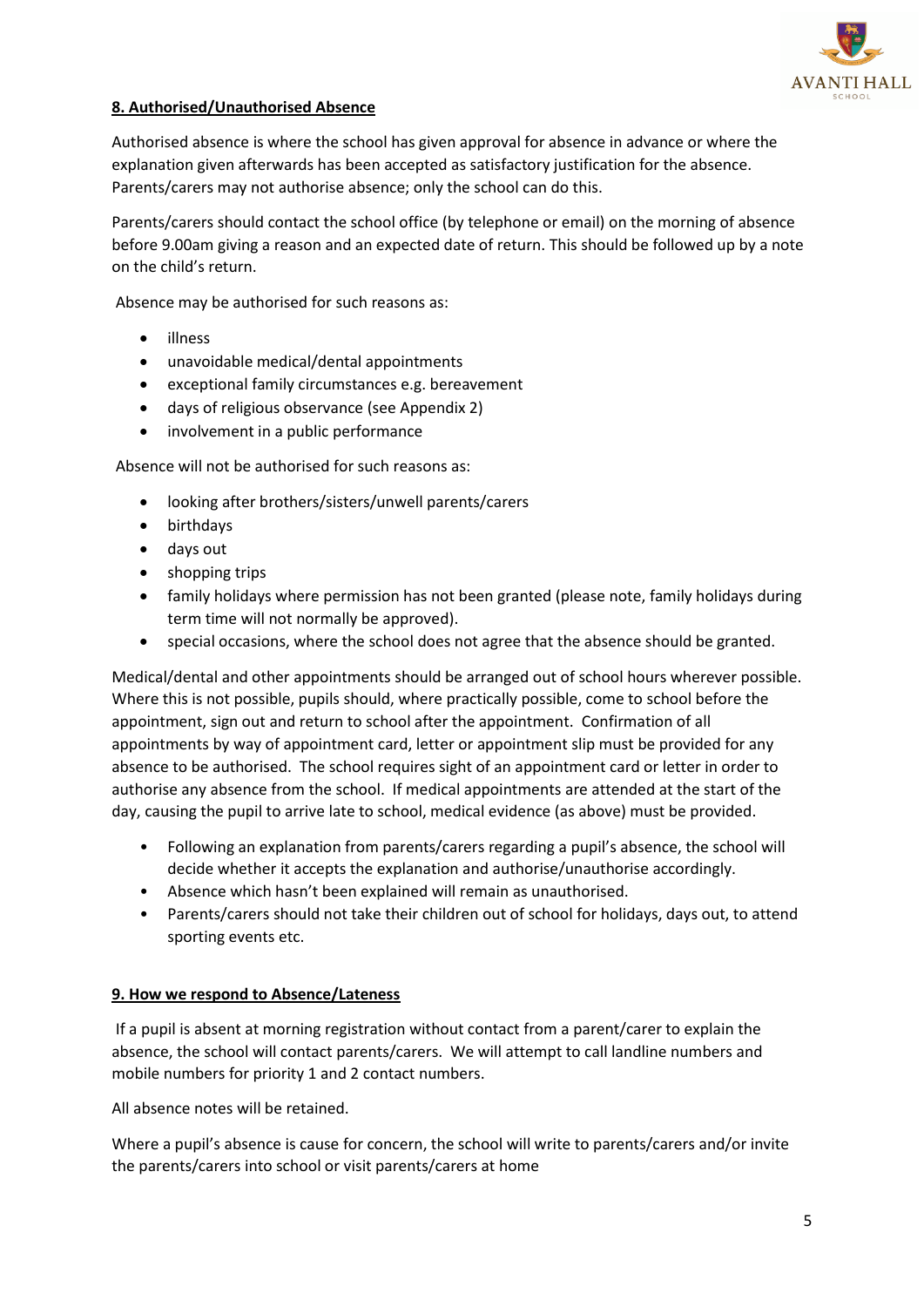

Where no sustained improvement in attendance is demonstrated despite intervention, the attendance process will be followed (Appendix 3). Penalty notices may be issued in line with the Local Authority's Code of Conduct.

# **10. Persistent Absence (PA)**

A pupil becomes a Persistent Absentee when they miss 10% of their schooling across the academic year for whatever reason. Absence at this level is doing considerable damage to any child's educational prospects (please refer to the table on Pg 3) and we need parents'/carers' fullest support and co-operation to tackle this. Any pupil whose attendance has reached the PA threshold or is at risk of moving towards that threshold is given priority for intervention. Intervention may be via:

- delivered through an Attendance Clinic with the Assistant Principal and the Education, Welfare and Family Support Officer
- an action plan to improve attendance will be created which may involve referrals to other agencies alongside meetings between relevant school staff and parents/carers
- where parents/carers fail to co-operate with support and strategies provided by the school further advice may be sought which could lead to legal sanctions being imposed

Persistent Absence data is communicated to the Local Authority via the School Census on a termly and annual basis.

# **11. Leave of Absence during Term Time**

Any absence interrupts the continuity of pupil's learning. Government Legislation states that only exceptional circumstances warrant an authorised leave of absence, please refer to the Department for Education for the latest guidance. Parents/carers are strongly urged not to take pupils out of school for holidays during term time.

Even where the circumstances are considered exceptional, please be aware that:

- Your request will not be authorised during exam periods (these could be throughout the year).
- Your request will not be authorised during the month of September.
- Your request will not be authorised for any student in Year 11.
- Your request will not be authorised if your child's attendance is below the school's attendance target for the 12 months prior to application.
- Your request will not be authorised if your child has unauthorised absences.
- Your request will not be authorised where a previous holiday has been taken.

It is expected that a Request Form is submitted to reception at least 4 weeks in advance of the proposed absence. All factors that need to be considered must be stated on the request form. The school has the right to serve a Penalty Notice on parents/carers who insist on taking their children out of school without authorisation. Penalties require each parent to pay a fine of £60 per child if paid within 21 days or £120 if paid after 21 days but within 28 days. Failure to pay within the specified timescale could result in prosecution in the Magistrates Court for failure to ensure regular school attendance. This legislation also applies to any student taking leave of absence without prior notification to the school.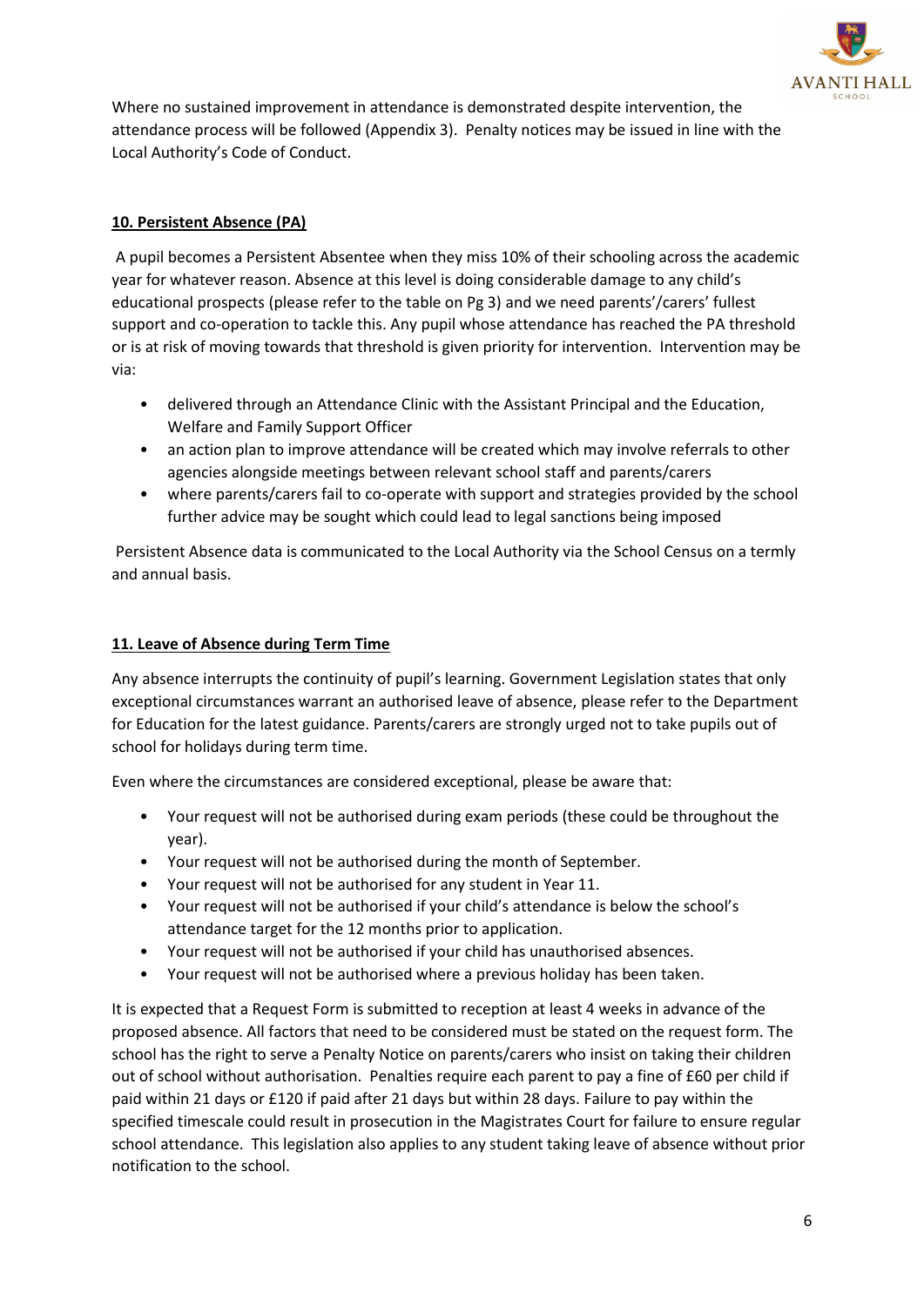

# **12. Home Visiting**

A home visit may be conducted by a member of staff for the following reasons:

- A pupil has 3 consecutive days of unexplained absence.
- A pupil is absent from school and a spot welfare check is conducted
- A pupil is absent from school and the school have not been notified as to the reason.

# **13. Re-integration following Long-term Absence**

Where a student has been absent for a prolonged period of time, perhaps due to illness, the school will:

- welcome the student back to the School and value their return
- provide support for the student in consultation with parents/carers to enable a successful return to the School
- ensure that all relevant staff are informed of the circumstances
- work with other agencies, where appropriate, to ensure a successful outcome
- consider a personalised programme of return if appropriate
- monitor and review the pupil's return

# **14. Promoting Good Attendance and Punctuality**

- Pupils are more likely to attend regularly if the curriculum is engaging and personalised to meet their needs. The curriculum is monitored and revised on an annual basis so that it meets the ability needs of all students
- Good and improved attendance and punctuality will be promoted and rewarded
- Pupils, parents/carers and staff are regularly reminded about the importance of good attendance
- Parents/carers are encouraged to contact the school office/Reception at any time to discuss their child's attendance
- Regular meetings will be held with the appropriate members of staff/external agencies to identify and support those students whose attendance is a cause for concern.
- Pupils who have been absent for extended periods of time will be supported as appropriate to re-integrate back into school.

# **15. Attendance Data and Targets**

- The target for all pupils is to strive for 100% attendance. Only by achieving full attendance can pupils expect to achieve their full potential.
- Attendance data will be collected and analysed and used to inform the school attendance practices and interventions.
- Individual pupil data will be analysed and monitored to enable early intervention
- Attendance data is provided on a half-termly basis to the SW Hub Board
- Attendance data and persistent absence data is communicated to the Local Authority and to the DfE
- AHS will monitor attendance on a weekly basis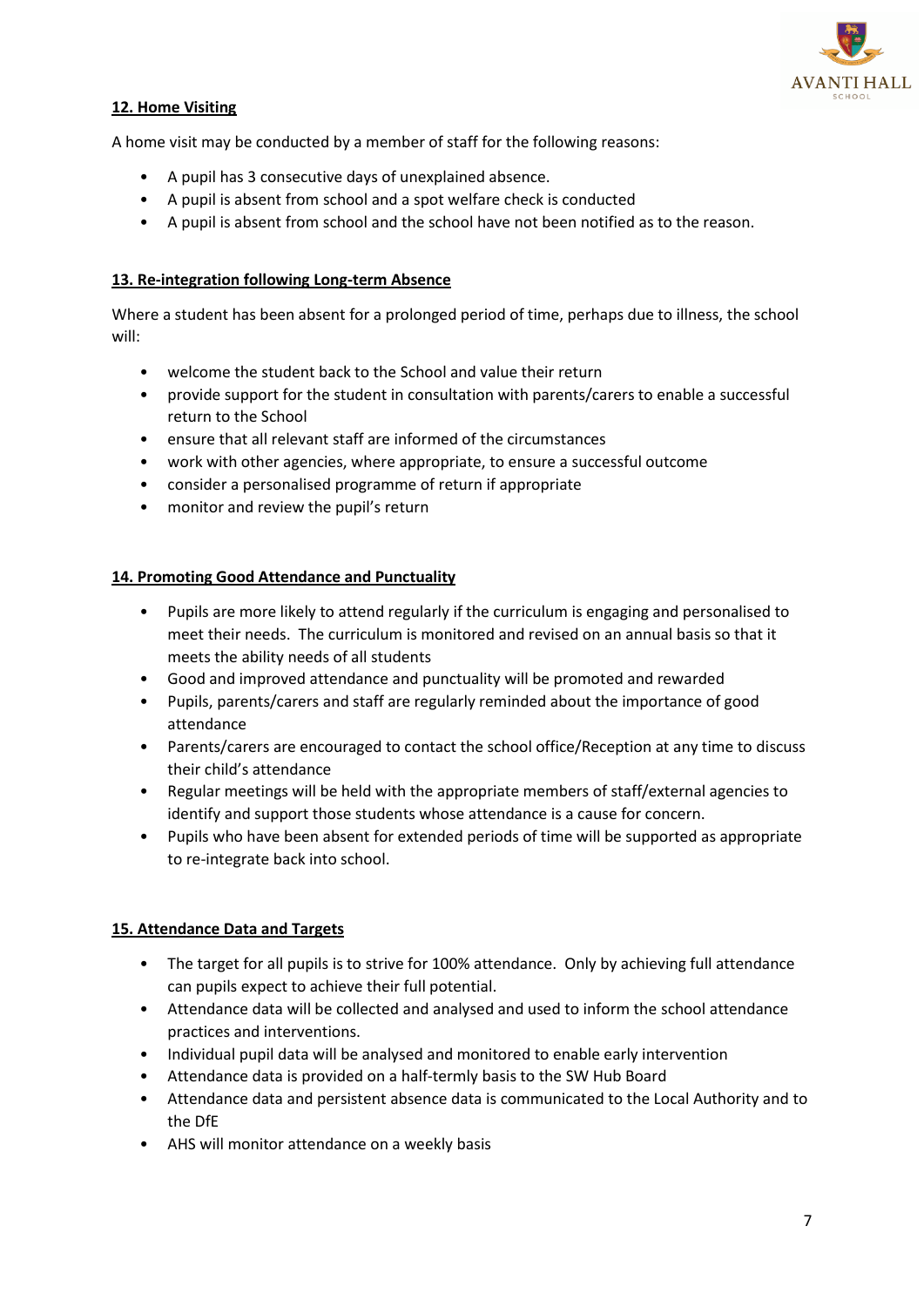

#### **16. Staff Roles and Responsibilities:**

All members of the school have a role to play in improving attendance and reducing absence.

#### **Class teachers / form tutors**

- Will discuss absence and attendance weekly with pupils
- Will identify any absence trends or concerns and will raise these with the appropriate members of staff
- Will work with identified pupils, setting targets to improve attendance and monitoring progress towards those targets
- Will ensure that all absence notes or verbal messages are sent to Reception

#### **Attendance Office Staff / Reception**

- Will monitor registration daily
- Will receive calls and messages from parents/carers regarding pupil absence
- Will contact parents/carers regarding pupil absence
- Will regularly update phase and senior leaders
- Will identify absence trends or concerns and raise these with the appropriate members of staff
- Will discuss attendance concerns with parents/carers and liaise with relevant members of staff

#### **Phase Leads**

- Will take the lead on raising the profile of attendance within their phases, including improving attendance and reducing persistent absence
- Will monitor absence and attendance regularly
- Will identify any absence trends or concerns and will liaise with the appropriate members of staff
- Will contact parents/carers where attendance concerns have been identified and provide support to improve their child's attendance.
- Will support pupils to improve their attendance

#### **Assistant Principal & Designated Safeguarding Lead**

- Will take the whole school lead on raising the profile of attendance, including improving attendance and reducing persistent absence.
- Will monitor absence and attendance regularly
- Will identify any absence trends or concerns and will liaise with the appropriate members of staff
- Will lead Attendance Clinics to provide support for families of pupils in improving attendance.
- Will ensure that the school attendance framework is implemented and regularly reviewed
- Will ensure the whole school ethos promotes excellence in attendance and punctuality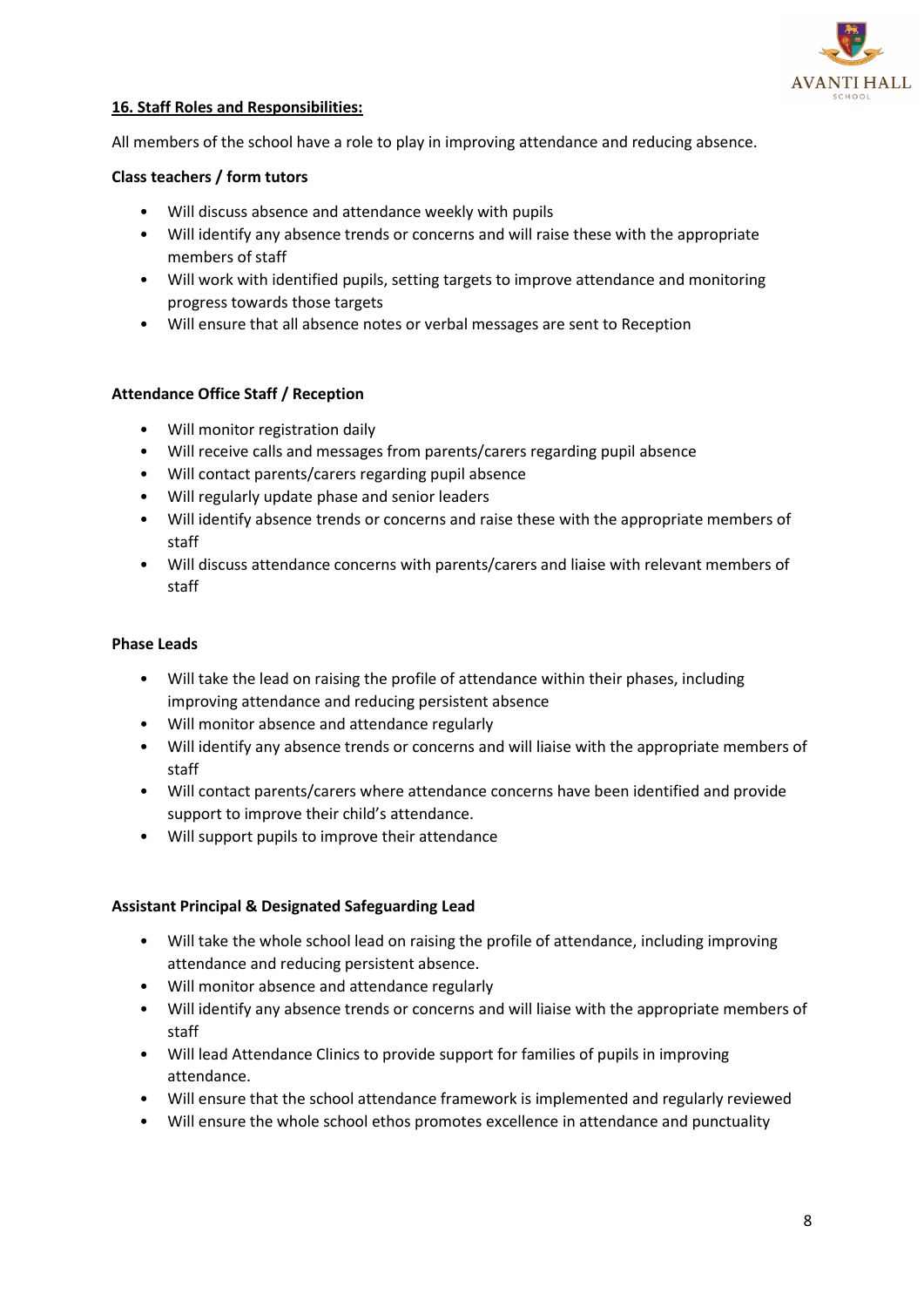

# **The Principal**

- Report to the Hub Director and SW Hub Board on attendance
- Monitor the curriculum to develop ways of improving the provision of educational experience
- Utilise attendance data to inform strategic planning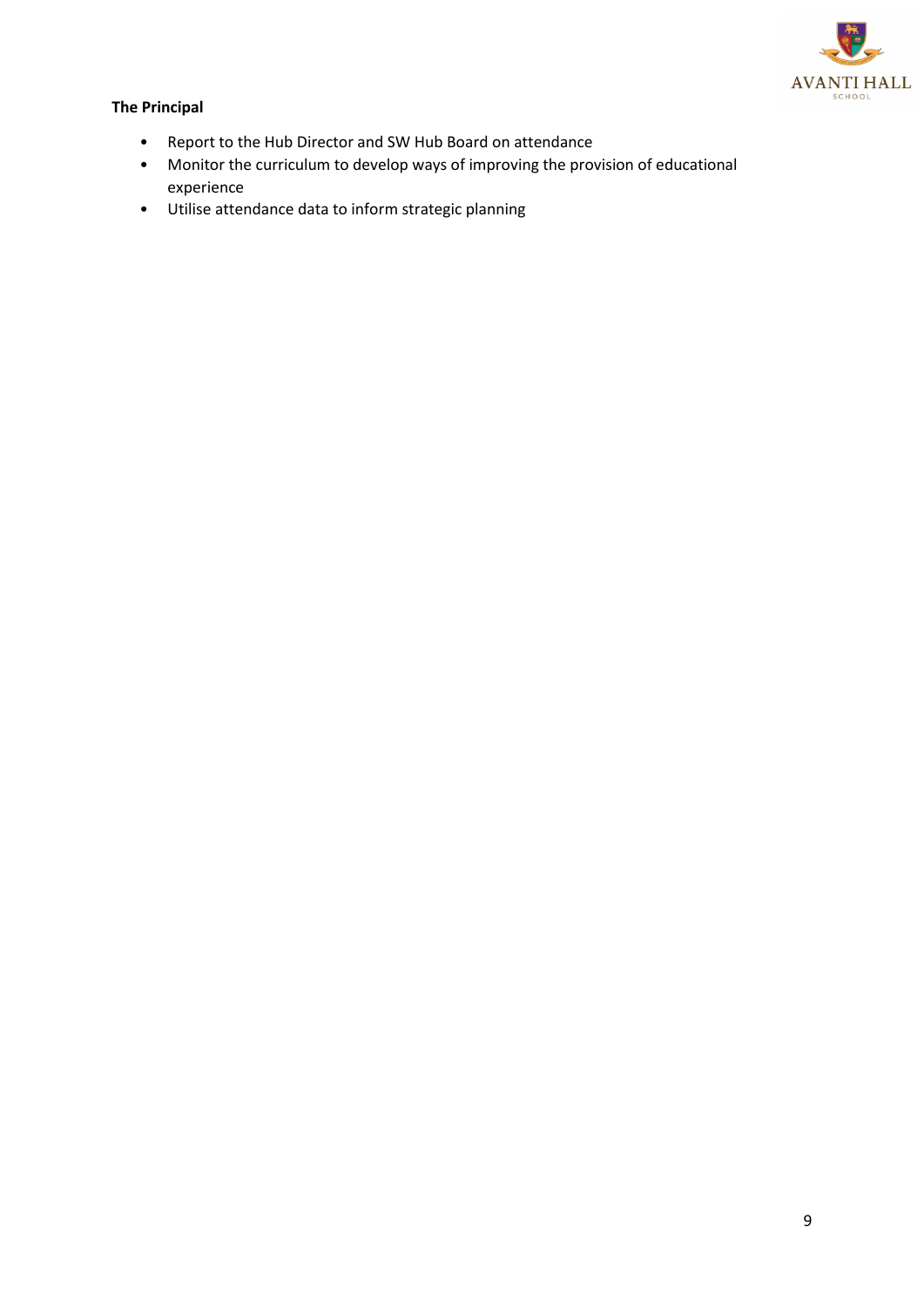

#### **Appendix 1**

#### **ATTENDANCE CODES**

#### **PRESENT**

- / Present (AM)
- \ Present (PM)
- L Late (before registers closed)

#### **AUTHORISED ABSENCE**

- C Other Authorised Circumstances (not covered by another appropriate code/description)
- E Excluded (no alternative provision made)
- F Extended family holiday (agreed)
- H Family holiday (agreed)
- I Illness (NOT medical or dental etc. appointments)
- M Medical/Dental appointments
- R Religious observance
- S Study leave
- T Traveller absence

#### **UNAUTHORISED ABSENCE**

- G Family holiday (NOT agreed or days in excess of agreement)
- N No reason yet provided for absence
- O Unauthorised absence (not covered by any other code/description)
- U Late (after registers closed)

#### **APPROVED EDUCATION ACTIVITY = PRESENT**

- B Educated off site (NOT Dual registration)
- D Dual registration (i.e. pupil attending another establishment)
- J Interview
- P Approved sporting activity
- V Educational visit or trip
- W Work experience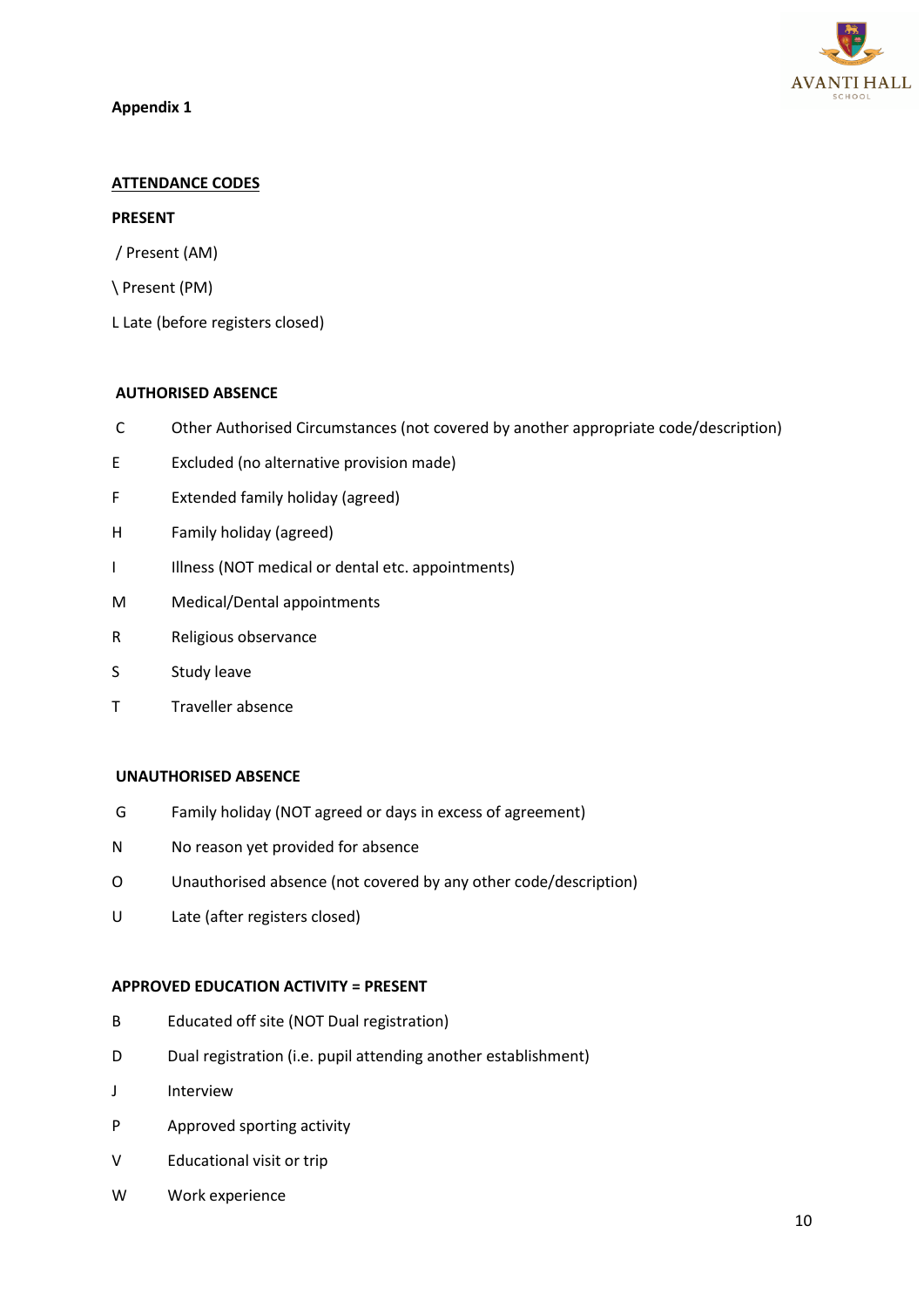

# **NOT COUNTED IN POSSIBLE ATTENDANCES**

- X Non-compulsory school age absence
- Y Enforced closure whole school or partial
- Z Pupil not yet on roll
- # School closed to pupils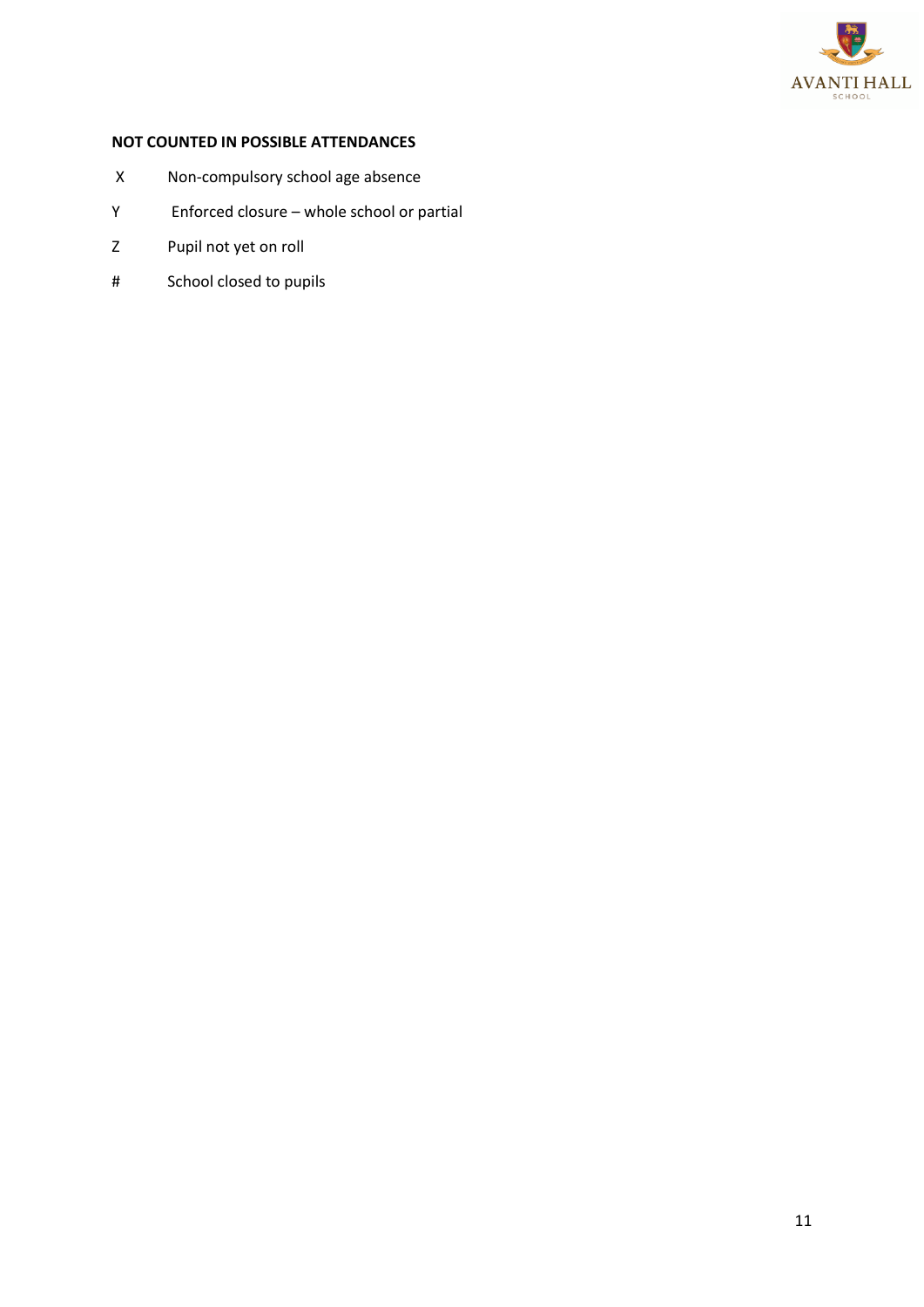# **Appendix 2**



#### **Religious Observance**

Authorised absence may be granted for religious observance, for example, Eid. The Department for Education definition is as follows:

"Absence to take part in any day set aside exclusively for religious observance by the religious body to which the parents belong, including religious festivals."

If the religious body has not set the day apart, there is no requirement for the school to approve the absence or grant leave of absence.

Individual religions and their religious observance are too numerous to detail in this document.

Parents should contact the school to request leave of absence for all religious observance.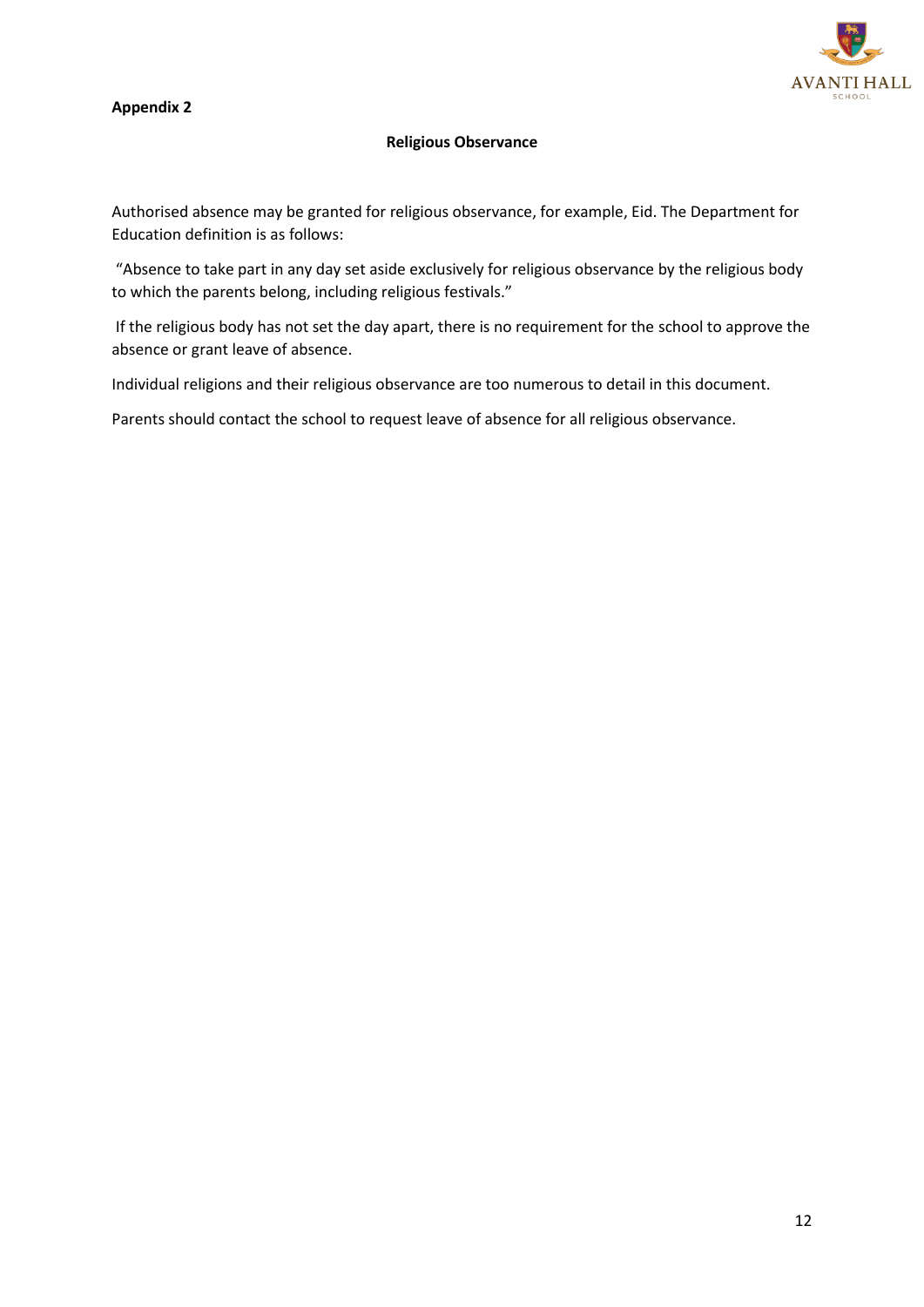

**Appendix 3**

#### ATTENDANCE ACTION FLOW CHART

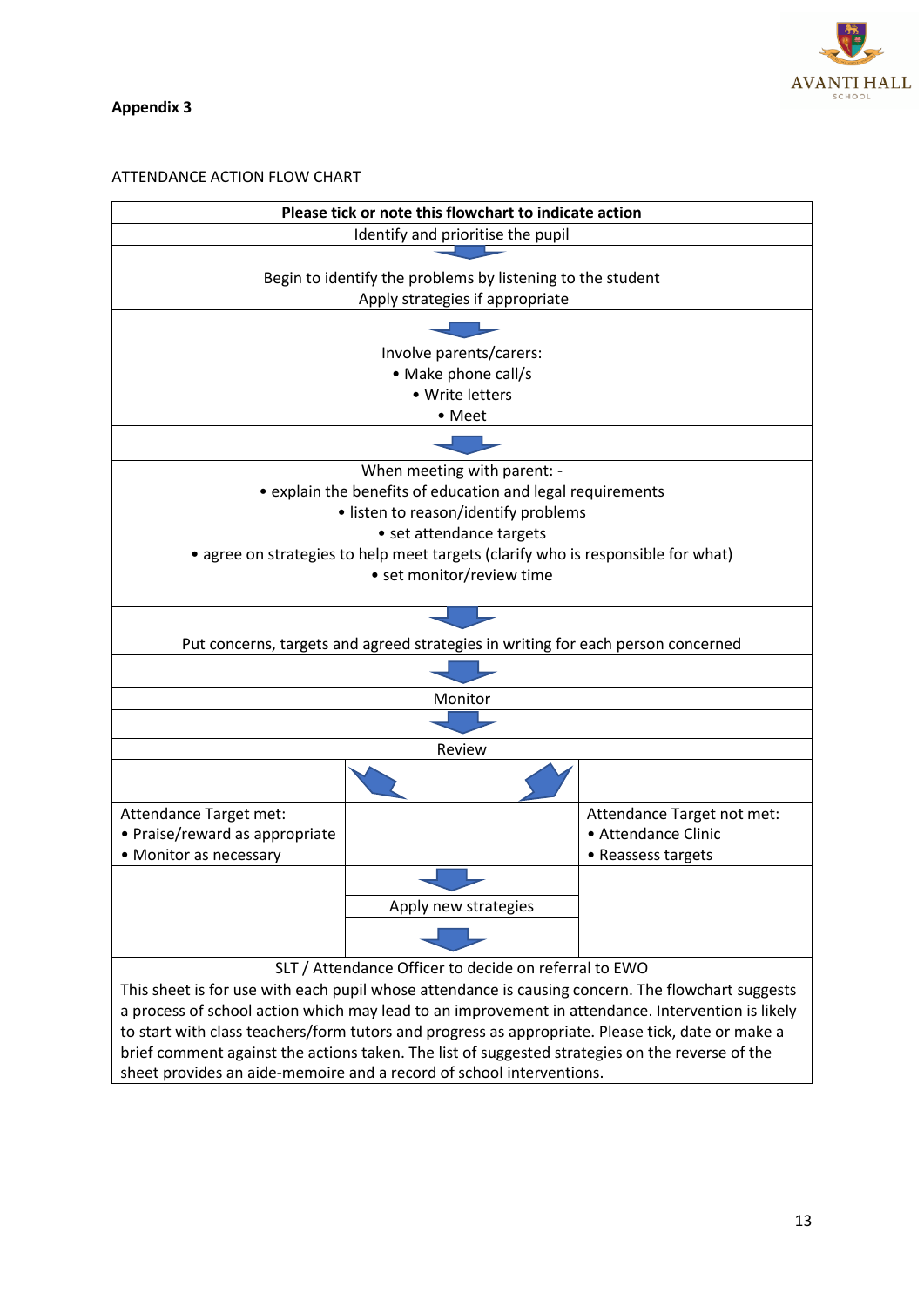

Avanti Hall School - Attendance Action Strategies

| <b>Strategy</b>                    | <b>Comments on strategy</b> | Dates (from/to) |
|------------------------------------|-----------------------------|-----------------|
| Targeted first day response        |                             |                 |
| Assistance to catch up with        |                             |                 |
| work                               |                             |                 |
| Link person/mentor                 |                             |                 |
| Modification of                    |                             |                 |
| curriculum/timetable               |                             |                 |
| Positive reporting                 |                             |                 |
| A haven in school                  |                             |                 |
| Staged re-integration              |                             |                 |
| Change of class/tutor group        |                             |                 |
| Buddy (peer)                       |                             |                 |
| Assign special                     |                             |                 |
| responsibility/task suited to      |                             |                 |
| the student                        |                             |                 |
| 'Time out' card                    |                             |                 |
| Counselling                        |                             |                 |
| Refer to other agencies            |                             |                 |
| <b>Extra-curricular activities</b> |                             |                 |
| <b>IEP</b>                         |                             |                 |
| Pastoral support programme         |                             |                 |
| Incentives                         |                             |                 |
| Attendance charts                  |                             |                 |
| On attendance report               |                             |                 |
| Customised reward/privilege        |                             |                 |
| Positive letter from SLT           |                             |                 |
| Involving parents                  |                             |                 |
| Highlight benefits of good         |                             |                 |
| attendance                         |                             |                 |
| Remind of school attendance        |                             |                 |
| framework                          |                             |                 |
| Ask parents to phone the           |                             |                 |
| Academy by (e.g.) 9 am on the      |                             |                 |
| day of absence                     |                             |                 |
| Ask parents to bring the           |                             |                 |
| student to the designated          |                             |                 |
| person in The Academy each         |                             |                 |
| day                                |                             |                 |
| Explain to parents that            |                             |                 |
| absence will not be authorised     |                             |                 |
| Letter from EWO to parents         |                             |                 |
| (not referral: emphasise           |                             |                 |
| concerns, support school           |                             |                 |
| action etc.)                       |                             |                 |
| Request GP certificate/letter      |                             |                 |
| from parent                        |                             |                 |
| Write to GP                        |                             |                 |